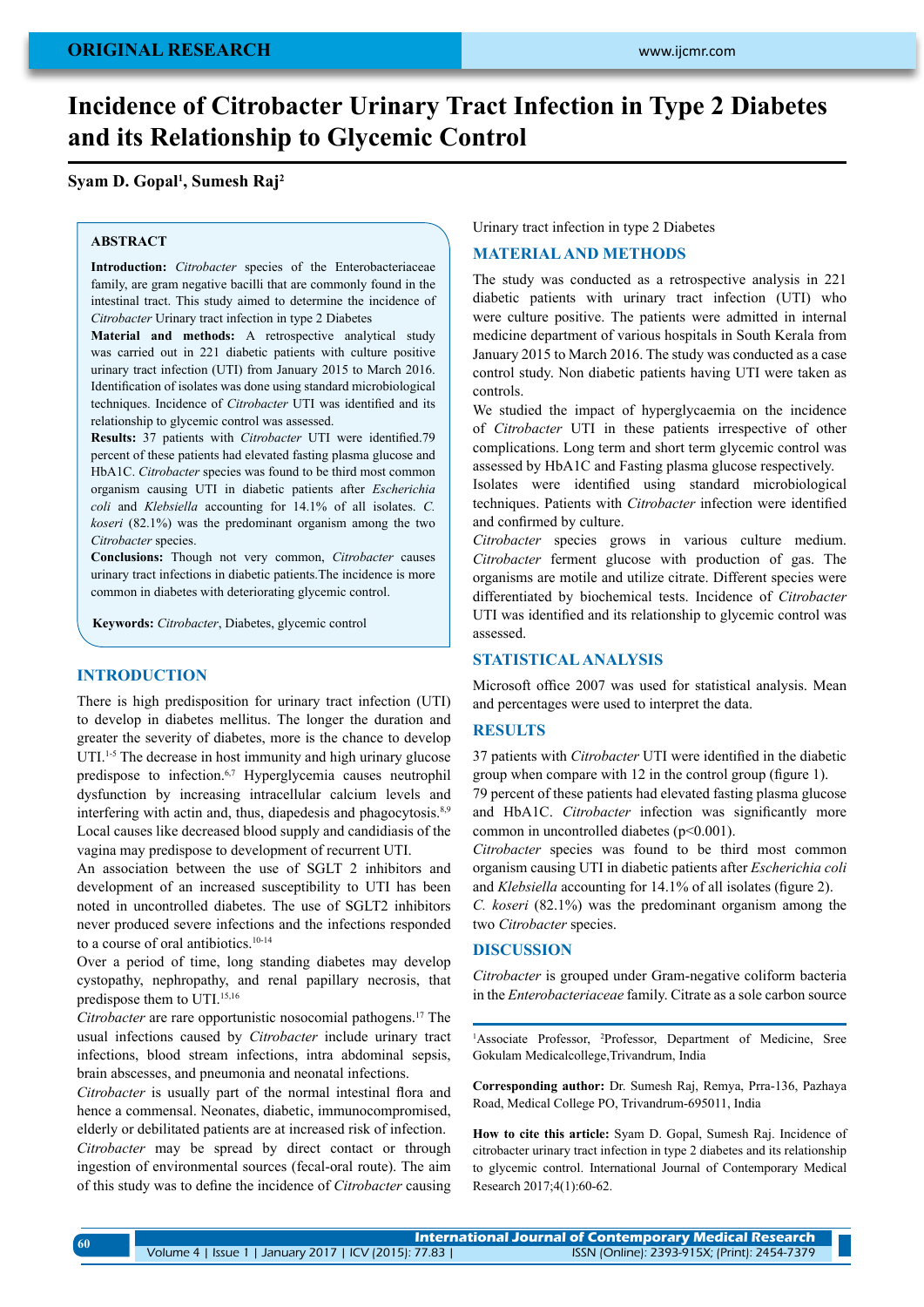

**Figure-1:** Prevalence of *Citrobacter*



**Figure-2:** Different species in both the groups.

by the species *C. amalonaticus, C. koseri,* and *C. freundii. Citrobacter* species is usually differentiated by their ability to convert tryptophan to indole (*C. koseri* is the only *Citrobacter*  to be commonly indole-positive), ferment lactose (*C. koseri* is a non-lactose fermentor), and use malonate. 2,11,12 *Citrobacter*  has the ability to accumulate uranium by building phosphate complexes.<sup>3</sup>

*Citrobacter* is usually found in the environment in soil, water, waste water etc. They may sometimes be found in the human intestine. They usually produce infections of the urinary tract, infant meningitis and sepsis. 4,5

*C. freundii* strains become resistant to ampicillin and firstgeneration cephalosporins by using inducible amp C genes encoding resistance. *Citrobacter* may also be resistant to other antibiotics by virtue of plasmid-encoded resistance genes.18,19

## **Conclusion**

UTI is very common among patients with type 2 diabetes mellitus. In these patients, UTI is more severe, caused by more resistant lesser known pathogens, and is associated with worse outcomes than in patients without diabetes.

Although it is uncommon, *Citrobacter* can cause urinary tract infections in the diabetic population, its incidence is more common in diabetes with deteriorating glycemic control.

Treatment should be tailored and patient centric according to severity of infection and culture results. More studies are needed in this direction to improve the treatment of patients with *Citrobacter* UTI.

# **References**

- 1. Holmes, B., and Aucken, H. M. (1998). *Citrobacter,* Enterobacter, Klebsiella, Serratia and other members of the Enterobacteriaceae. In L. Collier, A. Balows and M. Sussman (Eds.), Microbiology and Microbial infections: Systematic Bacteriology (9th ed., pp. 999-1033). London: Arnold.
- 2. Knirel, Y. A., Kocharova, N. A., Bystrova, O. V., Katzenellenbogen, E., and Gamian, A. Structures and serology of the O-specific polysaccharides of bacteria of the genus *Citrobacter*. Archivum Immunologiae Et Therapiae Experimentalis. 2002;50;379-391.
- 3. Abbott, S. L. (2007). *Klebsiella*, *Enterobacter*, *Citrobacter, Serratia*, *Plesiomonas*, and Other *Enterobacteriaceae*. In P. R. Murray, E. J. Baron, J. H. Jorgensen, M. A. Pfaller and M. L. Landry (Eds.), Manual of Clinical Microbiology (9 th ed., pp. 698-715).
- 4. Chen, Y. S., Wong, W. W., Fung, C. P., Yu, K. W., and Liu, C. Y. Clinical features and antimicrobial susceptibility trends in *Citrobacter* freundii bacteremia.*Journal of Microbiology, Immunology, and Infection = Wei Mian Yu Gan Ran Za Zhi.* 2002;35:109-114.
- 5. Ryan, K. J. (2004). Enterobacteriaceae. In K. J. Ryan, and C. G. Ray (Eds.), Sherris Medical Microbiology: An Introduction to Infectious diseases (4th ed., pp. 343-371). USA: McGraw-Hill,.
- 6. Chen SL, Jackson SL, Boyko EJ. Diabetes mellitus and urinary tract infection: epidemiology, pathogenesis and proposed studies in animal models*.* J Urol. 2009;182(6 Suppl): S51-6.
- 7. Johnsson KM, Ptaszynska A, Schmitz B, Sugg J, Parikh SJ, List JF. Urinary tract infections in patients with diabetes treated with dapagliflozin*.* J Diabetes Complications. 2013;5:473-8.
- 8. Wan YL, Lee TY, Bullard MJ, Tsai CC. Acute gas-producing bacterial renal infection: correlation between imaging findings and clinical outcome. Radiology. 1996;198:433-8.
- 9. Huang JJ, Tseng CC. Emphysematous pyelonephritis: clinicoradiological classification, management, prognosis, and pathogenesis. Arch Intern Med*.* 2000;160:797-805.
- 10. Soo Park B, Lee SJ, Wha Kim Y, Sik Huh J, Il Kim J, Chang SG. Outcome of nephrectomy and kidneypreserving procedures for the treatment of emphysematous pyelonephritis. Scand J Urol Nephrol. 2006;40:332-8.
- 11. Pepperell, C., Kus, J. V., Gardam, M. A., Humar, A., and Burrows, L. L. Low-Virulence *Citrobacter* Species Encode Resistance to Multiple Antimicrobials. Antimicrob. Agents Chemother., 2002;46:3555-3560.
- 12. Doran, T. I. The role of *Citrobacter* in clinical disease of children: Review.Clinical Infectious Diseases. 1999;28: 384-394.
- 13. Tennant, S. M., Hartland, E. L., Phumoonna, T., Lyras, D., Rood, J. I., Robins-Browne, R. M., and Van Driel, I. R. Influence of Gastric Acid on Susceptibility to Infection with Ingested Bacterial Pathogens. Infect. Immun. 2008; 76:639-645.
- 14. MacDonald, T. T., Frankel, G., Dougan, G., Goncalves, N. S., and Simmons, C. Host defences to *Citrobacter*  rodentium. International Journal of Medical Microbiology. 2003;293: 87-93.
- 15. Nawaz, M. Isolation and characterization of tetracyclineresistant *Citrobacter spp.* from catfish. Food Microbiol. 2008;25:85-91.
- 16. Grupper M, Kravtsov A, Potasman I. Emphysematous